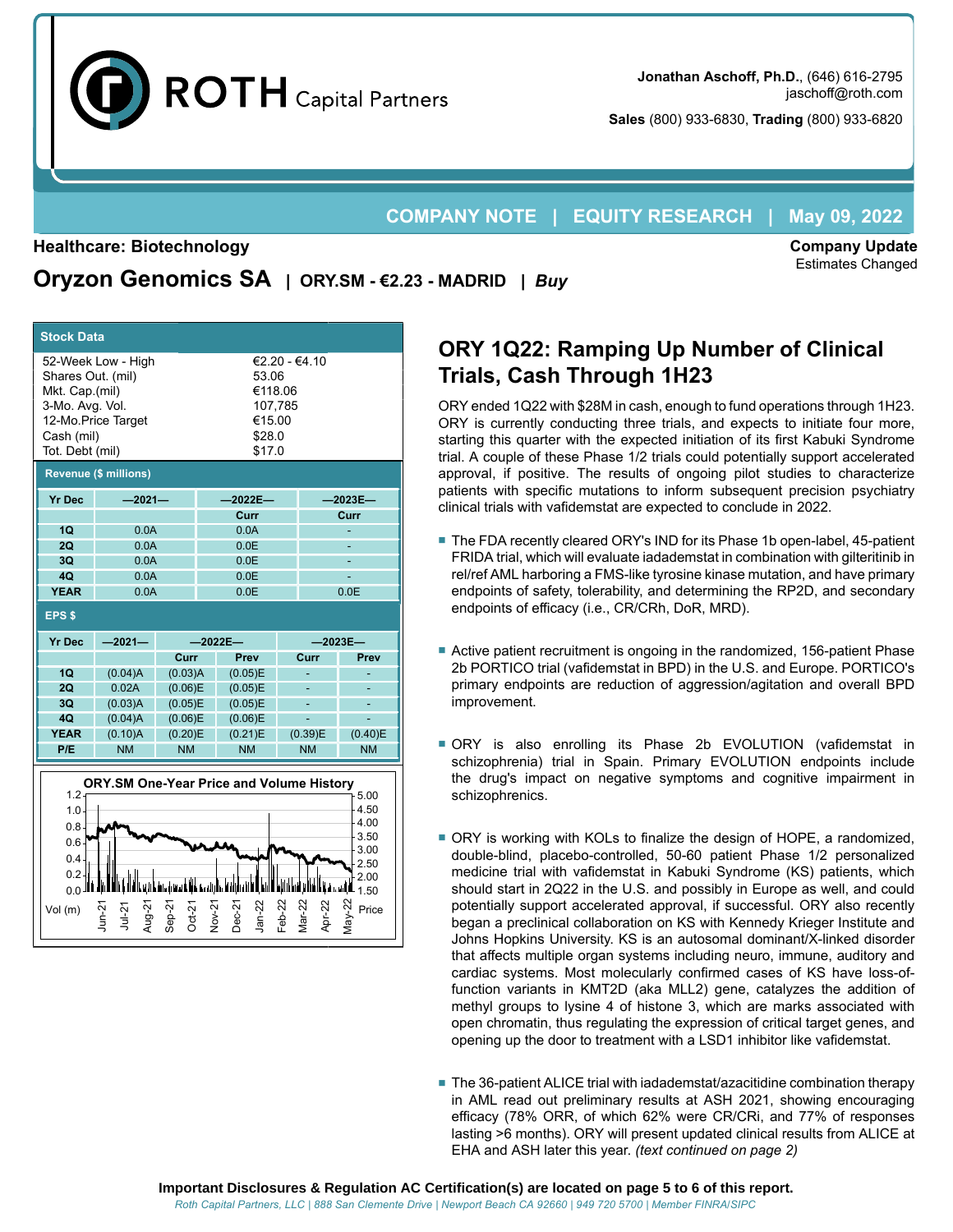■ *(text continued from page 1)* The Phase 1b/2 STELLAR trial in first-line SCLC is being designed, a randomized, multi-center trial of iadademstat plus a checkpoint inhibitor in this setting that could potentially support accelerated approval. ORY is also preparing a Phase 1b/2 basket trial in the U.S. of iadademstat in combination with synergistic agents in platinum rel/ref SCLC and extrapulmonary high grade neuroendocrine tumors (NET).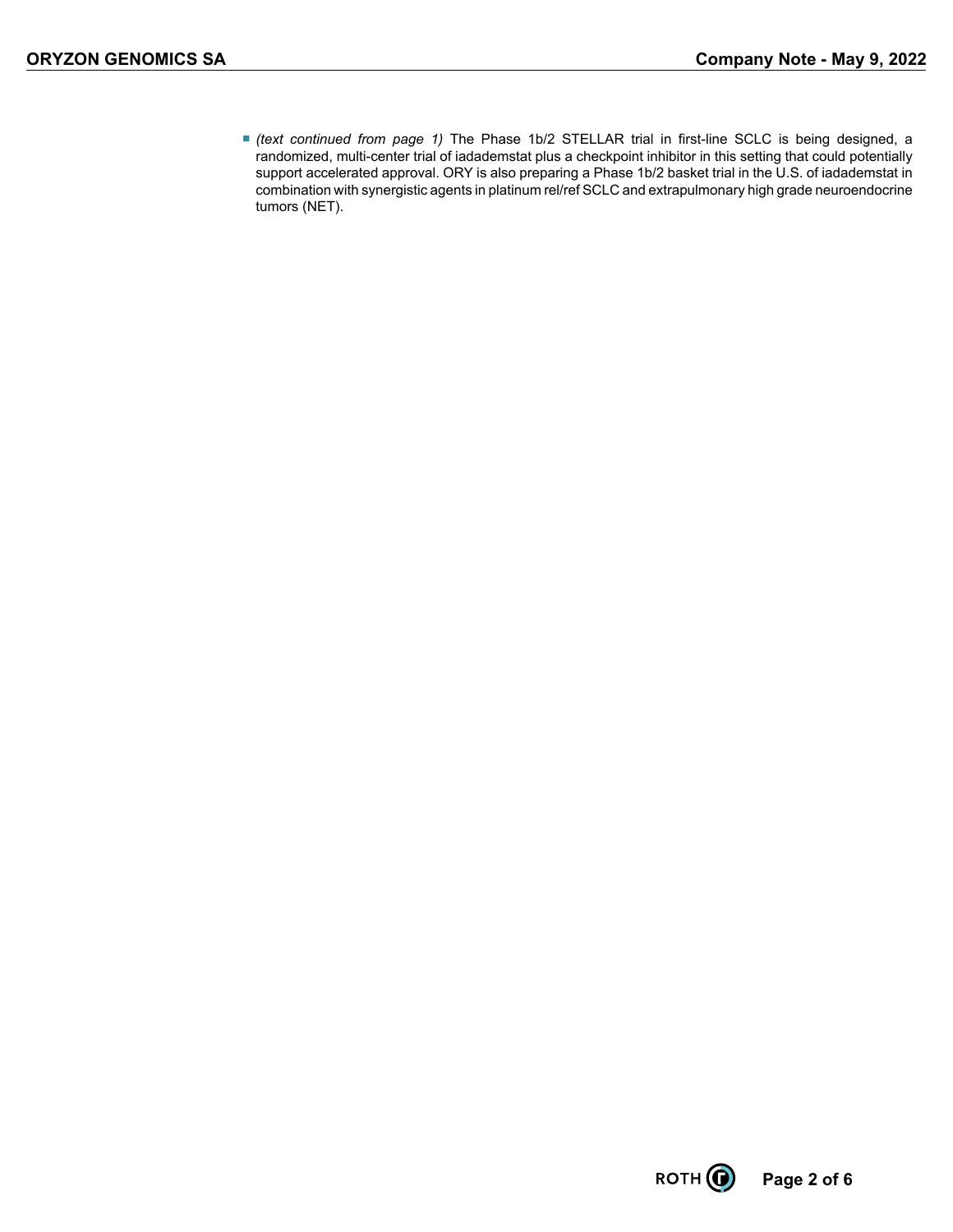## **VALUATION**

Our 12-month price target of €15, is based on a DCF analysis using a 40% discount rate that is applied to all cash flows and the terminal value, which is based on a 4x multiple of our projected 2030 operating income of \$1.42 billion. We arrive at this valuation by projecting future revenue from vafidemstat in borderline personality disorder and Kabuki syndrome, as well as iadademstat in AML and SCLC.

Factors that could impede shares of ORY.SM from achieving our price target include vafidemstat and iadademstat failing to generate statistically significant clinical results. Also, regulatory agencies could fail to approve these drugs even if pivotal clinical trials are statistical successes, due to the agency viewing the results as not clinically meaningful. Loss of key management personnel could also impede achieving our price target, as could smaller than projected commercial opportunity due to changes in market size, competitive landscape, and drug pricing and reimbursement.

## **RISKS**

- Clinical risk. ORY.SM's clinical staged products could fail to deliver statistically significant results in late-stage clinical trials, substantially reducing the value of ORY.SM's product candidates and therefore our target price.
- Regulatory risk. Even if successful in the clinic, ORY.SM's products could fail to be approved by domestic and/or foreign regulatory bodies, which would reduce ORY.SM's value and therefore our target price.
- Financing risk. ORY. SM will need additional capital to fund its operations, and such financing may not occur or it could be substantially dilutive to existing investors.
- Competitive risk. For any future approved ORY.SM products, they may not be well adopted in a competitive marketplace, which would adversely affect ORY.SM's value and therefore our target price.
- High stock price volatility. This issue is common among small-cap biotechnology companies with relatively low trading volumes.

## **COMPANY DESCRIPTION**

Founded in 2000 in Barcelona, Spain, Oryzon (ISIN Code: ES0167733015) is a clinical stage biopharmaceutical company considered as the European leader in epigenetics. Oryzon has one of the strongest portfolios in the field, with two LSD1 inhibitors, iadademstat and vafidemstat, in Phase II clinical trials, and other pipeline assets directed against other epigenetic targets. In addition, Oryzon has a strong platform for biomarker identification and target validation for a variety of malignant and neurological diseases.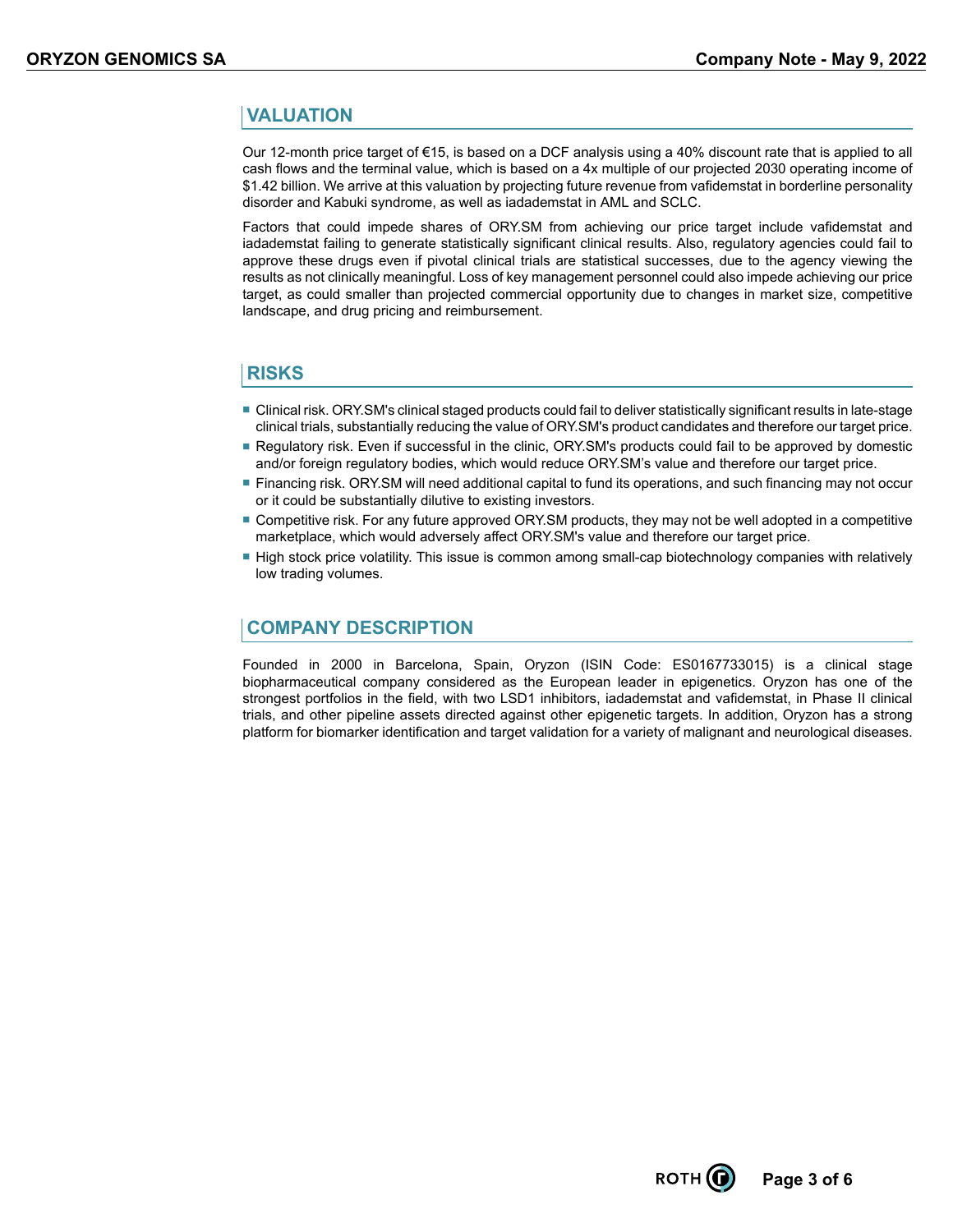| <b>Oryzon Genomics SA</b>                                              |           |           |           |           |         |          |          |         |           |          | Jonathan Aschoff, Ph.D. (646) 616-2795 |          |                   |           |           |
|------------------------------------------------------------------------|-----------|-----------|-----------|-----------|---------|----------|----------|---------|-----------|----------|----------------------------------------|----------|-------------------|-----------|-----------|
| <b>Income Statement</b>                                                |           |           |           |           |         |          |          |         |           |          |                                        |          | jaschoff@roth.com |           |           |
| <b>Fiscal Year ends December</b>                                       |           |           |           |           |         |          |          |         |           |          |                                        |          |                   |           |           |
| (in 000, except per share items)                                       |           |           |           |           |         |          |          |         |           |          |                                        |          |                   |           |           |
|                                                                        | 2017A     | 2018A     | 2019A     | 2020A     | 1021    | 2021     | 3Q21     | 4Q21    | 2021A     | 1Q22A    | <b>2Q22E</b>                           | 3Q22E    | 4Q22E             | 2022E     | 2023E     |
| Global jadademstat revenue                                             |           |           |           |           |         |          |          |         |           |          |                                        |          |                   |           |           |
| Global vafidemstat revenue                                             |           |           |           |           |         |          |          |         |           |          |                                        |          |                   |           |           |
| <b>Collaboration revenue</b>                                           | 20        |           |           |           |         |          |          |         |           |          |                                        |          |                   |           |           |
| <b>Total revenue</b>                                                   | 20        |           |           |           |         |          |          |         |           |          |                                        |          |                   |           |           |
| Cost of revenue                                                        |           |           |           |           |         |          |          |         |           |          |                                        |          |                   |           |           |
| R&D                                                                    | 6,363     | 8,489     | 12,647    | 13,591    | 4,278   | 2,928    | 3,982    | 3,930   | 15,118    | 4,228    | 4,524                                  | 4,841    | 5,179             | 18,772    | 24,404    |
| G&A                                                                    | 4,502     | 2,993     | 3,176     | 3,484     | 1,302   | 1,200    | 1,070    | 1,957   | 5,529     | 1,343    | 1,370                                  | 1,397    | 1,425             | 5,535     | 7,196     |
| <b>Total operating expenses</b>                                        | 10,865    | 11,482    | 15,823    | 17,075    | 5,580   | 4,128    | 5,052    | 5,887   | 20,647    | 5,571    | 5,894                                  | 6,238    | 6,605             | 24,307    | 31,600    |
| <b>Operating income</b>                                                | (10, 845) | (11, 482) | (15, 823) | (17, 075) | (5,580) | (4, 128) | (5,052)  | (5,887) | (20, 647) | (5,571)  | (5,894)                                | (6, 238) | (6,605)           | (24, 307) | (31,600)  |
| Other income (net)                                                     | 5,659     | 8,143     | 11,522    | 11,805    | 3,536   | 2,256    | 3,252    | 3,466   | 12,510    | 3,826    | 3,000                                  | 3,000    | 3,000             | 12,826    | 6,000     |
| Net income (pretax)                                                    | (5, 186)  | (3, 339)  | (4, 301)  | (5,269)   | (2,044) | (1, 872) | (1,800)  | (2,421) | (8, 137)  | (1,745)  | (2,894)                                | (3,238)  | (3,605)           | (11, 481) | (25,600)  |
| Net financial & tax                                                    | 1,047     | (1,991)   | (187)     | (1,098)   | 89      | (2,823)  | 36       | (62)    | (2,760)   | 67       | 50                                     | 50       | 50                | 217       | 239       |
| Net income                                                             | (6, 233)  | (1, 348)  | (4, 114)  | (4, 171)  | (2,133) | 951      | (1, 836) | (2,359) | (5, 377)  | (1, 812) | (2,944)                                | (3,288)  | (3,655)           | (11, 698) | (25, 838) |
| <b>EPS</b> basic                                                       | (0.20)    | (0.04)    | (0.10)    | (0.08)    | (0.04)  | 0.02     | (0.03)   | (0.04)  | (0.10)    | (0.03)   | (0.06)                                 | (0.05)   | (0.06)            | (0.20)    | (0.39)    |
| <b>EPS diluted</b>                                                     | (0.20)    | (0.04)    | (0.10)    | (0.08)    | (0.04)  | 0.02     | (0.03)   | (0.04)  | (0.10)    | (0.03)   | (0.06)                                 | (0.05)   | (0.06)            | (0.20)    | (0.39)    |
| Basic shares outstanding                                               | 31,711    | 34,638    | 41,589    | 49,235    | 52,762  | 52,762   | 52,762   | 52,762  | 52,762    | 52,762   | 52,762                                 | 63,314   | 63,377            | 58,054    | 66,546    |
| Diluted shares outstanding                                             | 31,711    | 34,638    | 41,565    | 49,235    | 52,762  | 52,762   | 52,762   | 52,762  | 52,762    | 52,762   | 52,762                                 | 63,314   | 63,377            | 58,054    | 66,546    |
| Source: SEC filings, company press releases, and ROTH Capital Partners |           |           |           |           |         |          |          |         |           |          |                                        |          |                   |           |           |

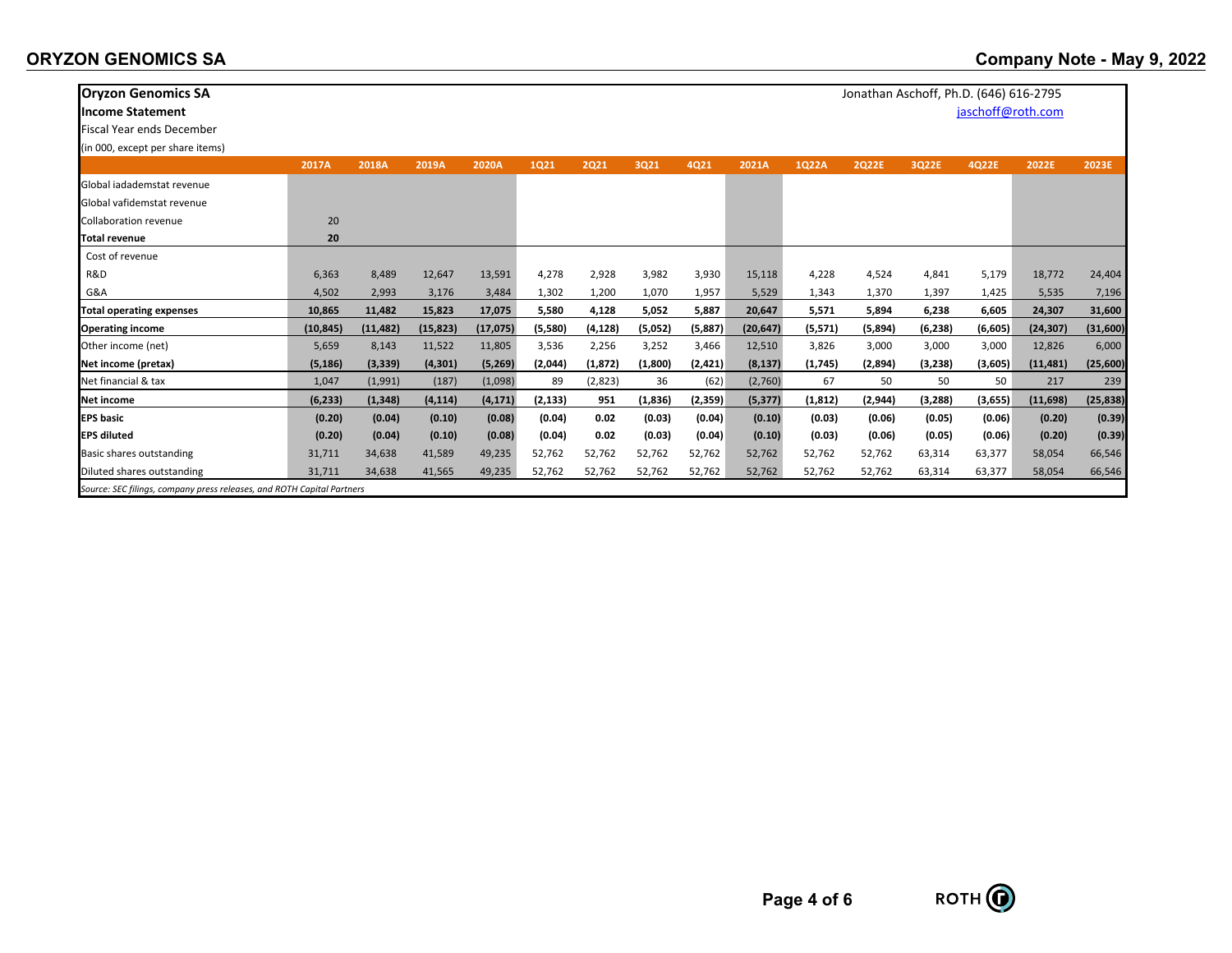Regulation Analyst Certification ("Reg AC"): The research analyst primarily responsible for the content of this report certifies the following under Reg AC: I hereby certify that all views expressed in this report accurately reflect my personal views about the subject company or companies and its or their securities. I also certify that no part of my compensation was, is or will be, directly or indirectly, related to the specific recommendations or views expressed in this report.

#### **Disclosures:**

Shares of Oryzon Genomics SA may be subject to the Securities and Exchange Commission's Penny Stock Rules, which may set forth sales practice requirements for certain low-priced securities.



Each box on the Rating and Price Target History chart above represents a date on which an analyst made a change to a rating or price target, except for the first box, which may only represent the first note written during the past three years. **Distribution Ratings/IB Services** shows the number of companies in each rating category from which Roth or an affiliate received compensation for investment banking services in the past 12 month. **Distribution of IB Services Firmwide**

|                          |       |         | <b>IB Serv./Past 12 Mos.</b><br>as of 05/09/22 |         |  |  |  |
|--------------------------|-------|---------|------------------------------------------------|---------|--|--|--|
| Rating                   | Count | Percent | Count                                          | Percent |  |  |  |
| Buy [B]                  | 353   | 82.48   | 234                                            | 66.29   |  |  |  |
| <b>Neutral [N]</b>       | 48    | 11.21   | 29                                             | 60.42   |  |  |  |
| Sell [S]                 | 2     | 0.47    |                                                | 50.00   |  |  |  |
| <b>Under Review [UR]</b> | 25    | 5.84    | 16                                             | 64.00   |  |  |  |

Our rating system attempts to incorporate industry, company and/or overall market risk and volatility. Consequently, at any given point in time, our investment rating on a stock and its implied price movement may not correspond to the stated 12 month price target.

Ratings System Definitions - ROTH employs a rating system based on the following:

**Buy:** A rating, which at the time it is instituted and or reiterated, that indicates an expectation of a total return of at least 10% over the next 12 months.

**Neutral:** A rating, which at the time it is instituted and or reiterated, that indicates an expectation of a total return between negative 10% and 10% over the next 12 months.

**Sell:** A rating, which at the time it is instituted and or reiterated, that indicates an expectation that the price will depreciate by more than 10% over the next 12 months.

**Under Review [UR]:** A rating, which at the time it is instituted and or reiterated, indicates the temporary removal of the prior rating, price target and estimates for the security. Prior rating, price target and estimates should no longer be relied upon for UR-rated securities.

**Not Covered [NC]:** ROTH does not publish research or have an opinion about this security.

ROTH Capital Partners, LLC expects to receive or intends to seek compensation for investment banking or other business relationships with the covered companies mentioned in this report in the next three months. The material, information and facts discussed in this report other than the information regarding ROTH Capital Partners, LLC and its affiliates, are from